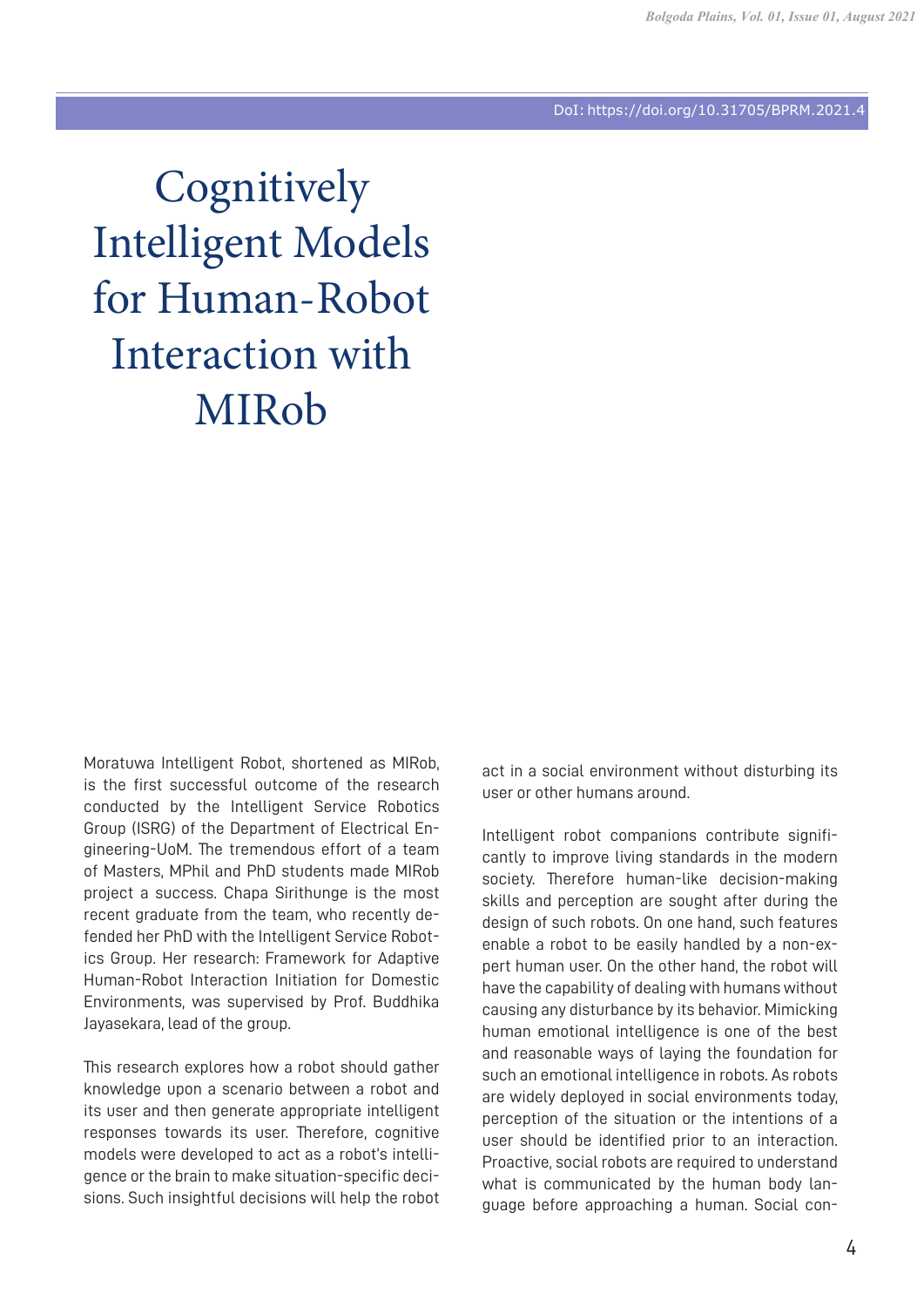



Chapa's thesis addressed the problem of perceiving nonverbals in human behavior and fusing human-environment semantic representations with a robot's cognition before interacting with humans. The novelty lies in laying the background to relate nonverbal human behavior and the features of the environment to generate context-aware interactive responses during robot-initiated interaction. That informs the robot about its environment. Toward this end, she introduced novel methods of perceiving human nonverbals and spatial factors in the environment which make up a context. Chapa and the team integrated that knowledge to determine appropriate responses from a robot to assist its user. Visual information acquired by a vision sensor was analyzed, and the level of emotional engagement demanded by the user's nonverbals was evaluated, before a robot initiates an interac-